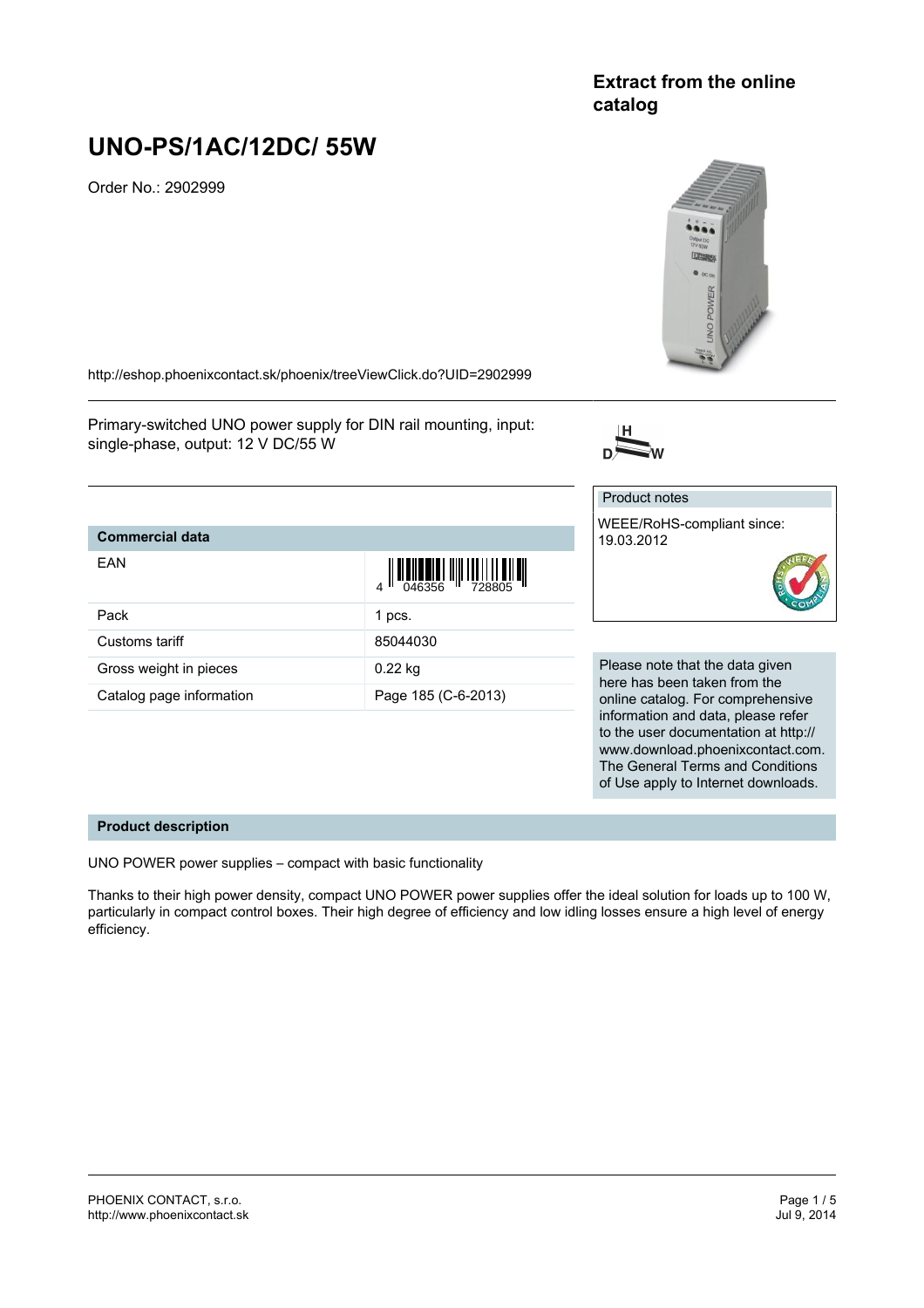#### **Technical data**

#### **Dimensions**

| Width  | 35 mm |
|--------|-------|
| Height | 90 mm |
| Depth  | 84 mm |

## **Ambient conditions**

| Degree of protection                           | IP <sub>20</sub>                       |
|------------------------------------------------|----------------------------------------|
| Ambient temperature (operation)                | $-25$ °C  70 °C (> 55° C derating)     |
| Ambient temperature (storage/transport)        | $-40\degree$ C  85 $^{\circ}$ C .      |
| Max. permissible relative humidity (operation) | $\leq$ 95 % (at 25 °C, non-condensing) |
| Noise immunity                                 | EN 61000-6-2:2005                      |

## **Input data**

| Input voltage range          | 85 V AC  264 V AC                      |
|------------------------------|----------------------------------------|
| AC frequency range           | 45 Hz  65 Hz                           |
| Current consumption          | 1 A (120 V AC)                         |
|                              | 0.6 A (230 V AC)                       |
| Inrush surge current         | $<$ 30 A (typical)                     |
| Power failure bypass         | $>$ 20 ms (120 V AC)                   |
|                              | > 90 ms (230 V AC)                     |
| Input fuse                   | 2 A (slow-blow, internal)              |
| Choice of suitable fuses     | 6 A  16 A (Characteristics B, C, D, K) |
| Type of protection           | Transient surge protection             |
| Protective circuit/component | Varistor                               |

#### **Output data**

| Nominal output voltage | 12 V DC $\pm$ 1%                                   |
|------------------------|----------------------------------------------------|
| Output current         | 4.6 A (-25 $^{\circ}$ C  55 $^{\circ}$ C)          |
| Derating               | 55 °C  70 °C (2.5%/K)                              |
| Connection in parallel | Yes, for redundancy and increased capacity         |
| Connection in series   | Yes                                                |
| Control deviation      | $1\%$ (change in load, static 10 %  90 %)          |
|                        | $\leq$ 3 % (Dynamic load change 10 %  90 %, 10 Hz) |
|                        | $\leq$ 0.1 % (change in input voltage $\pm$ 10 %)  |
| Residual ripple        | PP (with nominal values)                           |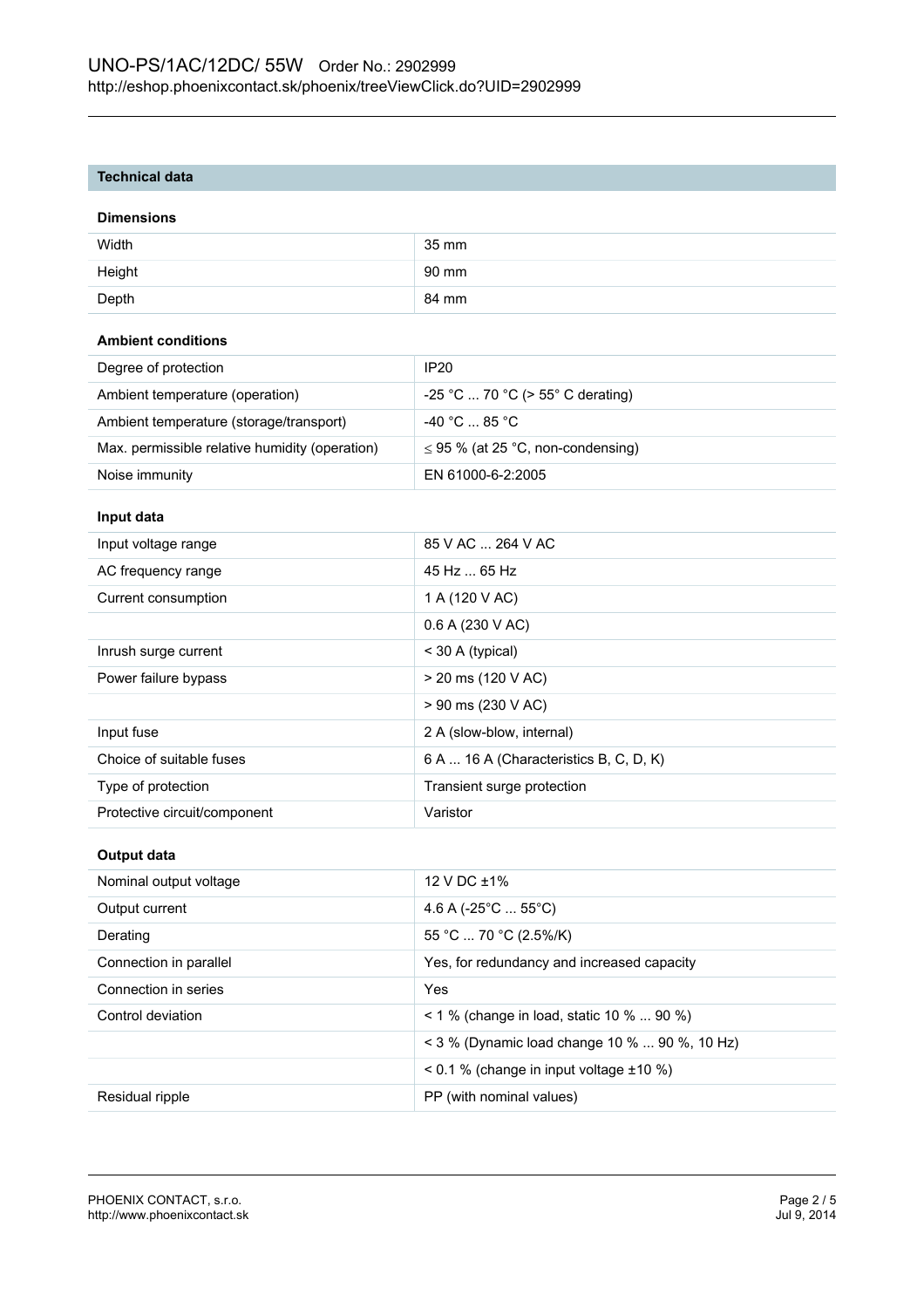| Maximum power dissipation NO-Load                                                                                                      | < 0.3 W                                        |
|----------------------------------------------------------------------------------------------------------------------------------------|------------------------------------------------|
| Power loss nominal load max.                                                                                                           | < 8 W                                          |
|                                                                                                                                        |                                                |
| General                                                                                                                                |                                                |
| Net weight                                                                                                                             | $0.2$ kg                                       |
| Efficiency                                                                                                                             | > 89 % (for 230 V AC and nominal values)       |
| Insulation voltage input/output                                                                                                        | 4 kV AC (type test)                            |
|                                                                                                                                        | 3 kV AC (routine test)                         |
| <b>Protection class</b>                                                                                                                | II (in closed control cabinet)                 |
| MTBF (IEC 61709, SN 29500)                                                                                                             | 865215 h (According to EN 29500)               |
| Mounting position                                                                                                                      | horizontal DIN rail NS 35, EN 60715            |
| Assembly instructions                                                                                                                  | Alignable: 0 mm horizontally, 30 mm vertically |
| Electromagnetic compatibility                                                                                                          | Conformance with EMC Directive 2004/108/EC     |
| Low Voltage Directive                                                                                                                  | Conformance with LV directive 2006/95/EC       |
| Standard - Electrical equipment of machines                                                                                            | EN 60204-1                                     |
| Standard - Electrical safety                                                                                                           | IEC 60950-1/VDE 0805 (SELV)                    |
| Standard - Electronic equipment for use in<br>electrical power installations and their assembly<br>into electrical power installations | EN 50178/VDE 0160 (PELV)                       |
| Standard - Safety extra-low voltage                                                                                                    | IEC 60950-1 (SELV) and EN 60204 (PELV)         |
| Standard - Safe isolation                                                                                                              | DIN VDE 0100-410                               |
| Standard – Protection against electric shock                                                                                           | DIN 57100-410                                  |
| Standard - Limitation of mains harmonic currents                                                                                       | EN 61000-3-2                                   |
| Approval - requirement of the semiconductor<br>industry with regard to mains voltage dips                                              | EN 61000-4-11                                  |
| Information technology equipment - safety<br>(CB scheme)                                                                               | <b>CB Scheme</b>                               |
| UL approvals                                                                                                                           | UL Listed UL 508                               |
|                                                                                                                                        | UL/C-UL Recognized UL 60950                    |

# **Connection data, input**

| Connection method                      | Screw connection      |
|----------------------------------------|-----------------------|
| Conductor cross section solid min.     | $0.2 \text{ mm}^2$    |
| Conductor cross section solid max.     | $2.5$ mm <sup>2</sup> |
| Conductor cross section stranded min.  | $0.2 \text{ mm}^2$    |
| Conductor cross section stranded max.  | $2.5$ mm <sup>2</sup> |
| Conductor cross section AWG/kcmil min. | 24                    |
| Conductor cross section AWG/kcmil max  | 14                    |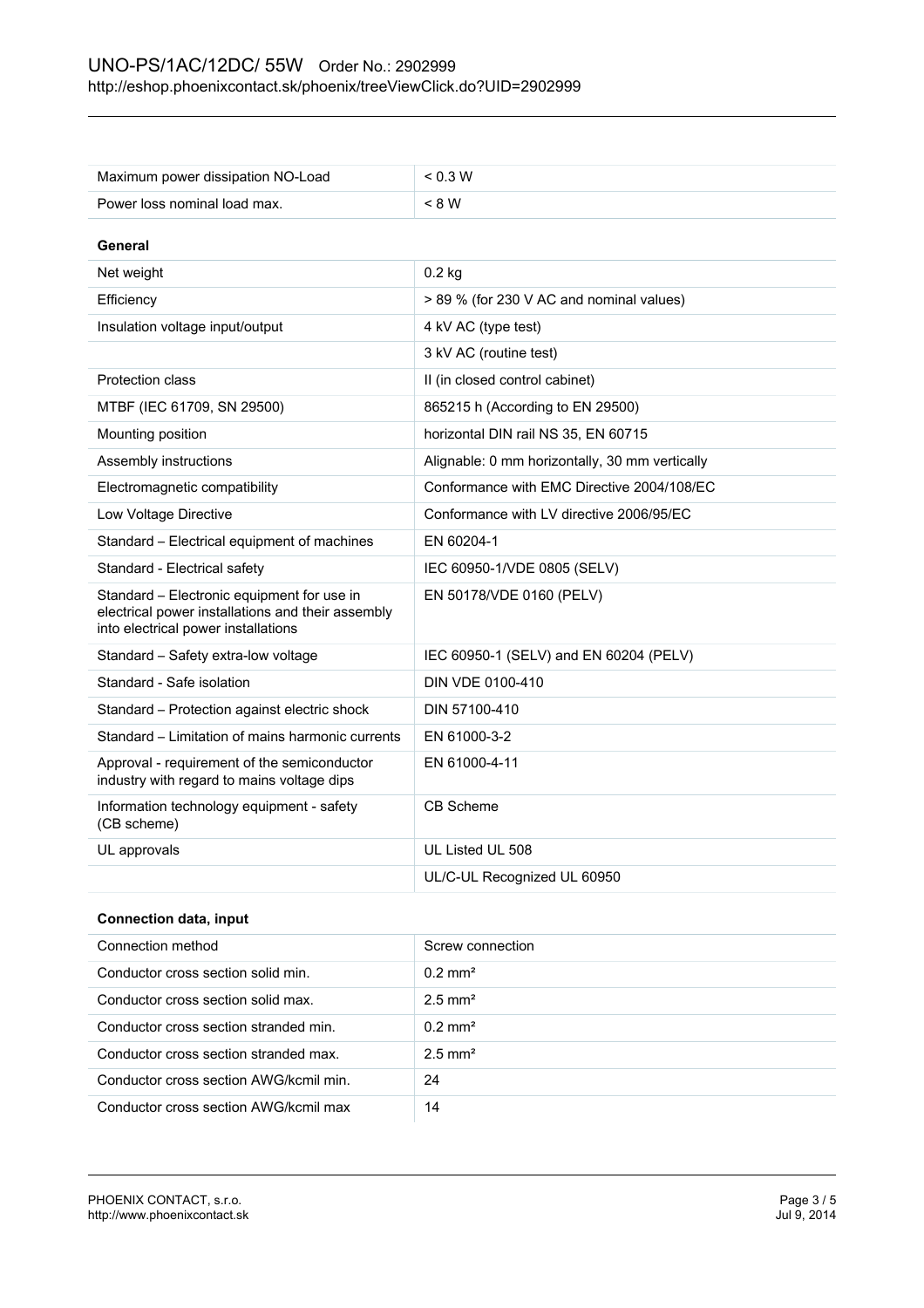| Stripping length                       | 8 mm                  |
|----------------------------------------|-----------------------|
| Screw thread                           | MЗ                    |
| <b>Connection data, output</b>         |                       |
| Connection method                      | Screw connection      |
| Conductor cross section solid min.     | $0.2$ mm <sup>2</sup> |
| Conductor cross section solid max.     | $2.5$ mm <sup>2</sup> |
| Conductor cross section stranded min.  | $0.2$ mm <sup>2</sup> |
| Conductor cross section stranded max.  | $2.5$ mm <sup>2</sup> |
| Conductor cross section AWG/kcmil min. | 24                    |
| Conductor cross section AWG/kcmil max  | 14                    |
| Stripping length                       | 8 mm                  |
|                                        |                       |

#### **Signaling**

Output name **LED** status indicator

**Certificates**



Certification cULus Listed, cULus Recognized

Certifications applied for: Certification Ex:

#### **Drawings**

Block diagram